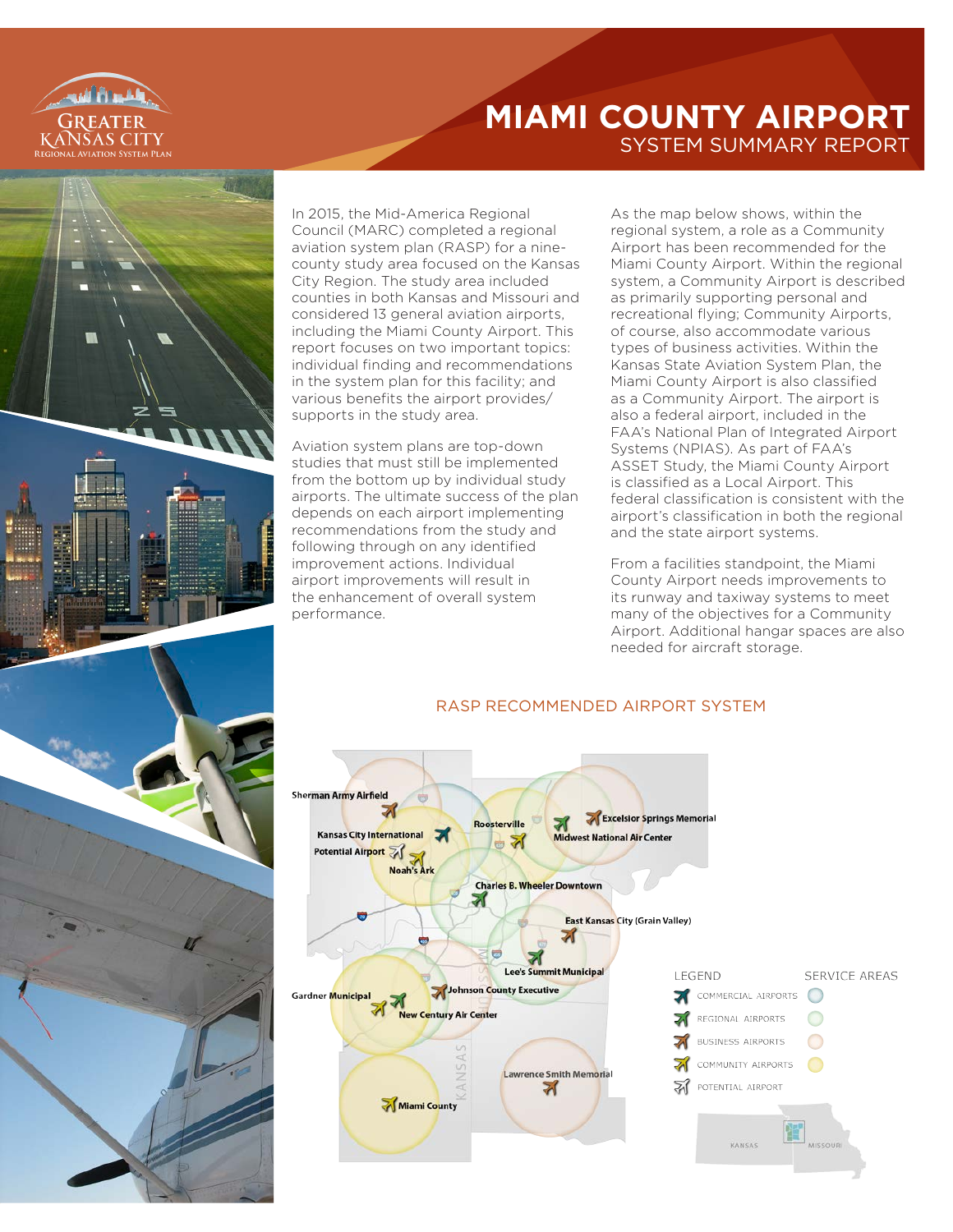#### **SERVICE AREA CHARACTERISTICS**

The system plan uses a 10-mile radius around each airport to examine current and future population and employment characteristics. The table below shows this information for the Miami County Airport. GIS analysis completed in the study shows that among all study airports the Miami County Airport has the lowest concentrations of both employment and population. Between now and 2040, the rate of increase for both population and employment in the airport's 10-mile radius is expected to be lower than average, when all airport service areas are considered.

| <b>Population and Employment</b> |                                                                          |                  |             |             |             |     |  |  |
|----------------------------------|--------------------------------------------------------------------------|------------------|-------------|-------------|-------------|-----|--|--|
| <b>Airport</b>                   | <b>Rate of Employment</b><br><b>Growth within Service</b><br>Area (2011) |                  |             |             |             |     |  |  |
|                                  | <b>Role</b>                                                              | <b>Ownership</b> | Area (2011) | Area (2011) | Area (2011) |     |  |  |
| Miami County                     | Community                                                                | <b>Public</b>    | 18,449      | 25%         | 5.849       | 19% |  |  |

#### **FUTURE AVIATION DEMAND**

Projections of aviation demand were developed for all study airports. These projections considered service area characteristics, actual historic growth, and FAA projections for the general aviation industry (as contained in FAA's most current National Aerospace Forecast).

Forecasts were developed for both based aircraft and annual operations. Annual operations reflect takeoffs and landings performed by aircraft that are based or permanently stored at the airport and aircraft that are visiting or transient in nature.

As the table below shows, the number of based aircraft reported at the airport in 2010 was lower than it was in 2000. Part of this change is undoubtedly related to FAA changes for reporting/counting based aircraft, rather than to an actual decline in the number of planes based at the airport. Perhaps most importantly, between 2010 and 2015 the airport shows a notable percentage increase in based aircraft.

Based aircraft at the airport are expected, according to system plan projections, to increase from 24 to 27, a 13 percent increase over the period. Aircraft based at the airport will continue to be smaller single-engine planes.

| <b>Historic Changes in Based Aircraft</b> |      |      |      |      |                        |         |                               |      |
|-------------------------------------------|------|------|------|------|------------------------|---------|-------------------------------|------|
|                                           |      |      |      |      | 2000-2015<br>2010-2015 |         |                               |      |
| <b>Airport</b>                            | 2000 | 2005 | 2010 | 2015 |                        |         | Change   CAGR   Change   CAGR |      |
| Miami County                              | 24   | 23   | 19   | 24   |                        | $0.0\%$ | 5                             | 4.8% |

*\* CAGR - Compound Average Annual Rate of Growth*

| <b>Projected Aviation Demand</b>                                              |        |        |        |        |     |  |  |  |
|-------------------------------------------------------------------------------|--------|--------|--------|--------|-----|--|--|--|
| <b>Miami County Airport</b><br>2020<br>2015-2035 CAGR<br>2015<br>2025<br>2035 |        |        |        |        |     |  |  |  |
| <b>Forecast of Based Aircraft</b>                                             | 24     | 24     | 25     | 27     | 13% |  |  |  |
| <b>Forecast of Annual Operations</b>                                          | 10,000 | 10.500 | 11.450 | 12.250 | 23% |  |  |  |

| <b>Based Aircraft Fleet Mix 2035</b>                                                      |    |  |  |  |  |  |  |  |
|-------------------------------------------------------------------------------------------|----|--|--|--|--|--|--|--|
| Single Engine   Multi Engine  <br><b>Rotor</b><br><b>Other</b><br><b>Airport</b><br>. Jet |    |  |  |  |  |  |  |  |
| Miami County                                                                              | 24 |  |  |  |  |  |  |  |

### **RASP IDENTIFIED ACTIONS AND IMPROVEMENTS**

As part of the system plan, facility and service objectives were developed for each of the three airport roles: Regional, Business, and Community. The table to the right shows the ability of current facilities and services at the Miami County Airport to meet the objectives for a Community Airport. If the system plan analysis determined that actions were needed to improve the airport to make it fully compliant with its specific objectives, planning level cost estimates were developed for these projects. Costs by recommended improvement are shown in the table to the right.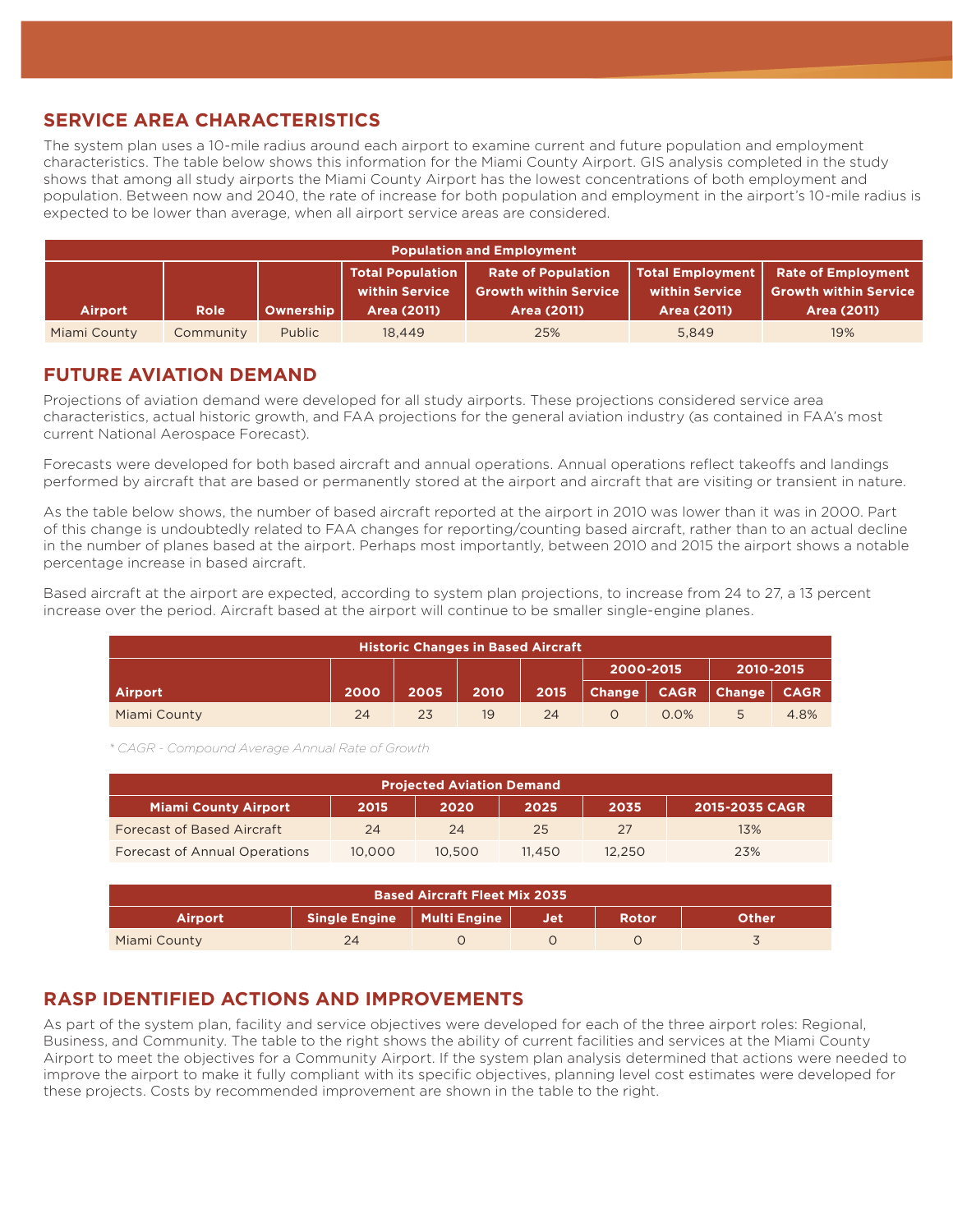As shown, the anticipated cost to improve the airport to meet all of its facility and service objectives and performance measure objectives is estimated at roughly \$1.77 million. A significant portion of this cost is associated with providing the airport with an improved taxiway system and additional hangar storage. The Miami County Airport is eligible for local funding from the county's General Fund, KDOT state funding, and FAA funding.

In addition to facility and service needs, airports in the system plan were evaluated for their ability to meet financial, environmental, and social sustainability performance measures. The Miami County Airport has already taken many steps related to long-term sustainability that are recommended in the regional aviation system plan. Remaining actions needed to make the Miami County Airport fully compliant with all sustainability objectives from the system plan follow:

- Work with surrounding municipalities to enact height zoning following Part 77.
- Work with surrounding municipalities to adopt land use controls to prevent airport encroachment.
- Establish a program to promote recycling.

Some of these actions have an associated cost, while others do not. Any associated costs to meet sustainability performance measures are included in the airport's report card.

| <b>Miami County Airport Report Card</b>                                                      |                                                          |                          |                                                                          |                  |                                   |                       |  |  |
|----------------------------------------------------------------------------------------------|----------------------------------------------------------|--------------------------|--------------------------------------------------------------------------|------------------|-----------------------------------|-----------------------|--|--|
| <b>AIRPORT NAME: Miami County Airport</b>                                                    |                                                          |                          | <b>CITY: Paola, KS</b>                                                   |                  |                                   |                       |  |  |
| <b>AIRPORT CODE: K81</b>                                                                     |                                                          |                          | <b>AIRPORT ROLE: Community</b>                                           |                  |                                   |                       |  |  |
| <b>Actions Needed to Meet Facility and Service Objectives</b>                                |                                                          |                          |                                                                          |                  |                                   |                       |  |  |
|                                                                                              |                                                          |                          |                                                                          |                  | Improvement                       |                       |  |  |
|                                                                                              | Actual                                                   | <b>Minimum Objective</b> |                                                                          | <b>Compliant</b> | <b>Needed</b>                     | <b>Estimated Cost</b> |  |  |
| <b>ARC</b>                                                                                   | $B-I$                                                    | $A-I$                    |                                                                          | Yes              |                                   |                       |  |  |
| <b>Runway Length</b>                                                                         | 3,398 Feet                                               |                          | 3,200 Feet                                                               | Yes              |                                   |                       |  |  |
| <b>Runway Width</b>                                                                          | 60 Feet                                                  |                          | 60 Feet                                                                  | Yes              |                                   |                       |  |  |
|                                                                                              | Stub                                                     |                          |                                                                          | <b>No</b>        | Construct parallel                |                       |  |  |
| <b>Taxiway</b>                                                                               |                                                          |                          | Turnarounds on Each Runway End                                           |                  | taxiway**                         | \$1,432,201           |  |  |
| <b>PCI</b>                                                                                   | 100                                                      |                          | 70 or Greater                                                            | <b>No</b>        |                                   |                       |  |  |
| <b>Navigational Aids</b>                                                                     |                                                          |                          |                                                                          |                  |                                   |                       |  |  |
| <b>Wind Sock</b>                                                                             | Lighted Wind Sock,<br><b>Rotating Beacon</b>             |                          | <b>Wind Sock</b>                                                         | Yes              |                                   |                       |  |  |
| <b>Approach Type</b>                                                                         | LPV                                                      |                          | NPA, LPV Desired                                                         | Yes              |                                   |                       |  |  |
| Lighting                                                                                     | <b>MIRL</b>                                              |                          | <b>MIRL</b>                                                              | Yes              |                                   |                       |  |  |
| Weather                                                                                      | $---$                                                    |                          | ASOS or AWOS Desired                                                     | Yes              |                                   |                       |  |  |
| <b>Hangar Storage</b>                                                                        | 24 spaces                                                | 100% of Based Aircraft   |                                                                          | <b>No</b>        | Add 3 additional<br>hangar spaces | \$309,639             |  |  |
| <b>Apron Tie-Downs</b>                                                                       | 17 spaces                                                |                          | 20% of Busy Day Transient Aircraft                                       | Yes              |                                   |                       |  |  |
| <b>Terminal/Admin Building</b>                                                               | 1,300 square feet with Re-<br>strooms and Pilots' Lounge |                          | Pilots' Lounge and Restroom                                              | Yes              |                                   |                       |  |  |
| <b>Auto Parking</b>                                                                          | 17 spaces                                                |                          | 1.5 Spaces per Based Aircraft Departures<br>on Average Day in Peak Month | <b>No</b>        | Add 14 auto parking<br>spaces     | \$29,007              |  |  |
| <b>Ground Communications</b>                                                                 | Public Phone                                             |                          | Public Phone, WiFi                                                       | <b>No</b>        | Provide WiFi                      |                       |  |  |
| <b>Services</b>                                                                              |                                                          |                          |                                                                          |                  |                                   |                       |  |  |
| <b>Ground Transportation</b>                                                                 | <b>Access to Rental Cars</b>                             |                          | Link to Ground Transportation                                            | Yes              |                                   |                       |  |  |
| Additional Actions Needed to Meet System Performance Measure Objectives                      |                                                          |                          |                                                                          |                  |                                   |                       |  |  |
| <b>Project Description</b>                                                                   |                                                          |                          |                                                                          |                  |                                   |                       |  |  |
| Work w/Surrounding Municipalities to Adopt Land Use Controls to Prevent Airport Encroachment |                                                          |                          |                                                                          |                  |                                   |                       |  |  |
| Work w/Surrounding Municipalities to Enact Height Zoning Following Part 77                   |                                                          |                          |                                                                          |                  |                                   |                       |  |  |
| Establish a Program to Promote Recycling                                                     |                                                          |                          |                                                                          |                  |                                   |                       |  |  |
| <b>Estimated RASP Project Costs</b>                                                          |                                                          |                          |                                                                          |                  |                                   |                       |  |  |

*Note: \* No fixed cost needed \*\*Improvement and cost identified in Airport's CIP*

*Acronyms defined in Technical Report Glossary*